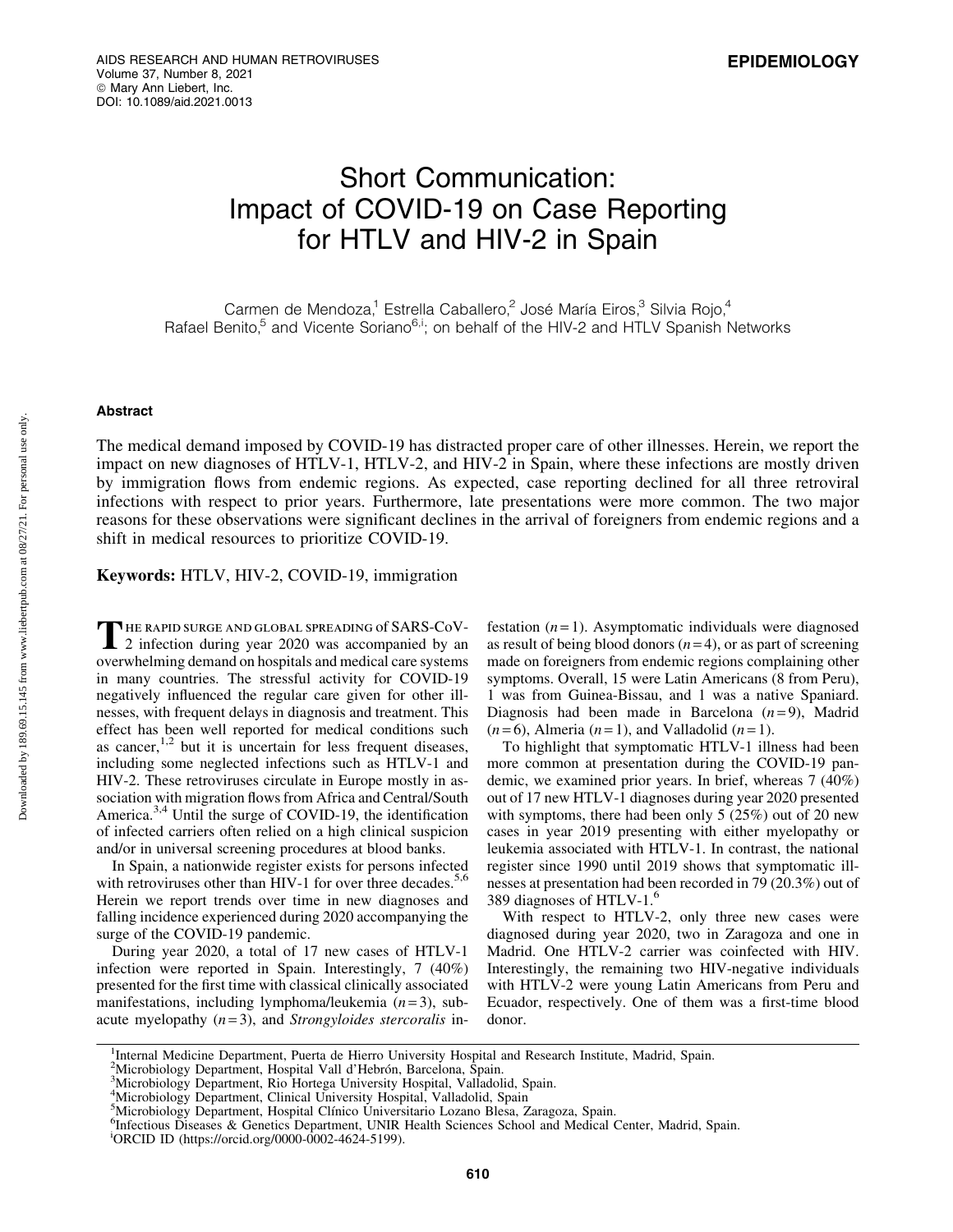

FIG. 1. Yearly new diagnoses of HTLV and HIV-2 in Spain.

Finally, HIV-2 was newly diagnosed in nine individuals during year 2020 in Spain, of whom six were West Africans. They were identified in Mallorca  $(n=3)$ , Barcelona  $(n=2)$ , Almeria  $(n=1)$ , the Canary islands  $(n=1)$ , Zaragoza  $(n=1)$ , and Madrid  $(n=1)$ . One presented with cerebral toxoplasmosis. All but one of the remaining asymptomatic individuals tested for plasma HIV-2 RNA had undetectable values.

According to the Instituto Nacional de Estadística (INE), the Spanish population was 47,332,614 in early 2020, of whom 5,226,906 were foreigners (Latin Americans 1,371,598; and Africans  $1,034,164$ .<sup>7</sup> Overall, the immigration flow to Spain declined significantly during year 2020 although a peak was noticed during the last 2 months of the year, mainly as a result of illegal African immigration. We hypothesize that national confinement implemented for halting the COVID-19 pandemic and medical care prioritization for SARS-CoV-2 have both contributed to explain the reduction in case reporting for HTLV-1, HTLV-2, and HIV-2 during year 2020 compared with prior years, as shown in Figure 1.

Given that most infections due to these retroviruses either does not cause symptoms (HTLV-2) or develop in  $\langle 10\%$  of carriers (HTLV-1)<sup>8</sup> or after several decades (HIV- $2$ ,<sup>3</sup> our recognition of a low case reporting during year 2020 suggest an ''iceberg'' phenomenon. We found a disproportionate high rate of symptomatic patients (i.e., 7 out 17 HTLV-1 carriers), suggesting that misdiagnosis has been frequent, and more pronounced during the COVID-19 pandemic.

The updated cumulative number of persons infected with retroviruses other than HIV-1 in Spain is of 406 for HTLV-1, 810 for HTLV-2, and 402 for HIV-2. Given that infection with any of these viruses is lifelong and that preventive measures are effective, it seems worth to remind about the convenience for excluding these infections at least once in life in persons coming from endemic regions or acknowledging sexual relationships with them. In the particular case of HIV-2, misdiagnosis would avoid false negative viral load results and guide exclusive antiretroviral treatment choices and resistance testing.<sup>9,10</sup>

### Authors' Contributions

V.S. and C.d.M. designed the study. V.S. wrote the draft. J.M.E., S.R., E.C., V.S., C.d.M., and R.B. provided the main clinical data. C.d.M. did the statistical analyses and produced the graph. All authors revised the article and contributed with comments before submission.

## Acknowledgments

We thank all members of the Spanish HTLV and HIV-2 Networks.

### Author Disclosure Statement

No competing financial interests exist.

## Funding Information

The study was partially funded by grants from project GLD-19\_112 and Mutua Madrileña, as well as UNIR projects TRAPES and SEVERITYGEN.

#### **References**

- 1. Kutikov A, Weinberg D, Edelman M, Horwitz E, Uzzo R, Fisher R: A war on two fronts: Cancer care in the time of COVID-19. Ann Intern Med 2020;172:756–758.
- 2. Sud A, Torr B, Jones ME, *et al.*: Effect of delays in the 2 week-wait cancer referral pathway during the COVID-19